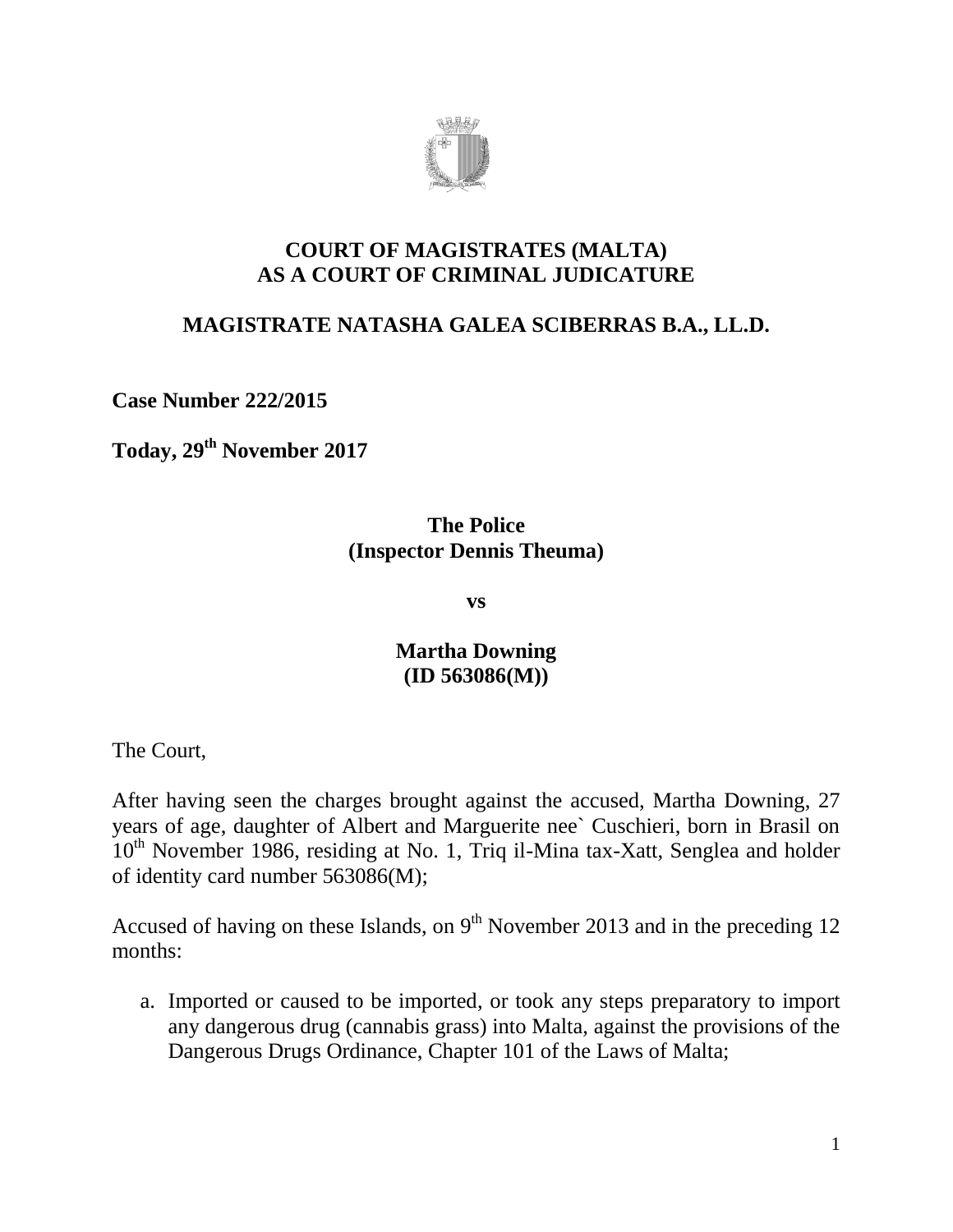- b. Been in possession of the resin obtained from the plant *cannabis* or any other preparation of which such resin formed the base, in terms of Section 8(a) of Chapter 101 of the Laws of Malta;
- c. Been in possession of the whole or any portion of the plant *cannabis* in terms of Section 8(d) of Chapter 101 of the Laws of Malta.

The Court was also requested to apply Section 533(1) of Chapter 9 of the Laws of Malta as regards the expenses incurred by court appointed experts.

Having seen the records of the case, including the order of the Attorney General in virtue of subsection two (2) of Section 22 of the Dangerous Drugs Ordinance (Chapter 101 of the Laws of Malta), for this case to heard by this Court as a Court of Criminal Judicature;

Having heard the accused plead guilty to the charges brought against her during the sitting held on  $9<sup>th</sup>$  June 2017, which plea was confirmed by accused after the Court, in terms of Section 453(1) of Chapter 9 of the Laws of Malta, warned her of the legal consequences of such plea and allowed her sufficient time to reconsider it and retract it;

Having heard submissions by the parties about the punishment to be inflicted.

# **Considered that**:

In view of the guilty plea filed by the accused, the Court cannot but find her guilty of the charges brought against her.

As regards the punishment to be inflicted, the Court took into consideration the early guilty plea filed by accused and her clean criminal record.

The Court also took into consideration that there is nothing in the records of the case to suggest that the illicit substance to which the first charge refers, was not intended for the exclusive use of the accused. The Court also notes that from expert Scientist Godwin Sammut's report, it results that such substance consisted of 10 seeds, which had the capacity to germinate.

The Court is also taking into consideration the defence's submissions that accused is in regular employment and leads a stable life and considers further that there is nothing in her statement to the police, during her interrogation, to suggest that she